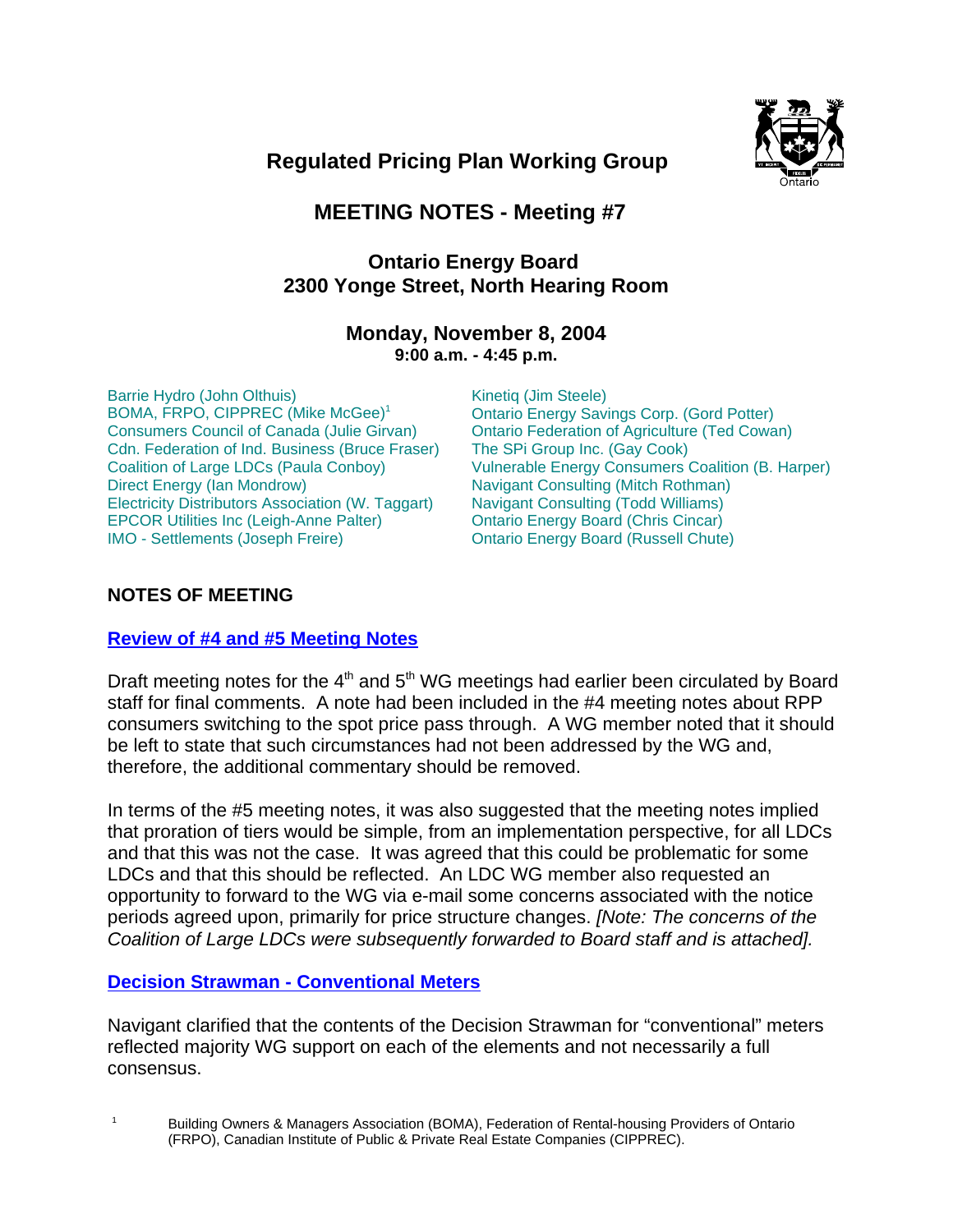Navigant further explained that the focus of this part of the meeting was intended to address the three unresolved elements: *the frequency of price adjustments, tiered price structure and customer mobility.*

In addition, once these three issues were resolved, the WG will have a final Decision Strawman which will form the WG recommendations to Board staff for RPP consumers with "conventional" meters.

#### Price Adjustment

Navigant explained that there had been substantial consensus on all of the aspects of the price adjustment except the adjustment frequency. The 3 options for frequency that remained were 3, 6 and 12 months.

There were some questions around what "unexpected" variances referred to. Navigant noted that some variations in price will be expected such as those due to seasonal changes in price and demand and these "expected" variances will be accounted for in the price forecast. However, some variances will result from unexpected events, such as a long nuclear plant outage, which cannot be forseen and taken into account, and it is these "'unexpected" variations in price that will necessitate the need for true-ups and price adjustments.

There were questions around how true-ups would get shown on the RPP consumer's bill. Board staff responded that the Board would likely prefer maximizing transparency via a separate line item, but the Board may be constrained, beyond its control, by decisions made by the Ministry in a separate process on the standard/simplified bill.

It was explained that 3, 6 and 12 months appeared multiple times in the strawman to reflect the WG decision on an "integrated" process. It was noted that this integrated price adjustment process was similar to the Union Gas model currently in effect.

As noted in previous meetings, the primary reason for many members not supporting a quarterly adjustment, as is done in natural gas, was the implications associated with the fact that many electricity LDCs used bi-monthly billing. Hence, most RPP consumers would see a price change on every bill that they received. It was clarified that about 75% of LDCs have bi-monthly billing. As a result, it was noted that this would not likely be acceptable given that one of the primary objectives was price stability. It was then suggested that, at minimum, the price adjustment frequency should be at least every 6 months to balance the competing objectives of price stability and cost reflectivity.

A substantial WG consensus then began to form around "semi-annual" adjustments with a trigger. The rationale for the trigger was to ensure variance account balances did not become excessive and unmanageable. At the same time, there was also a substantial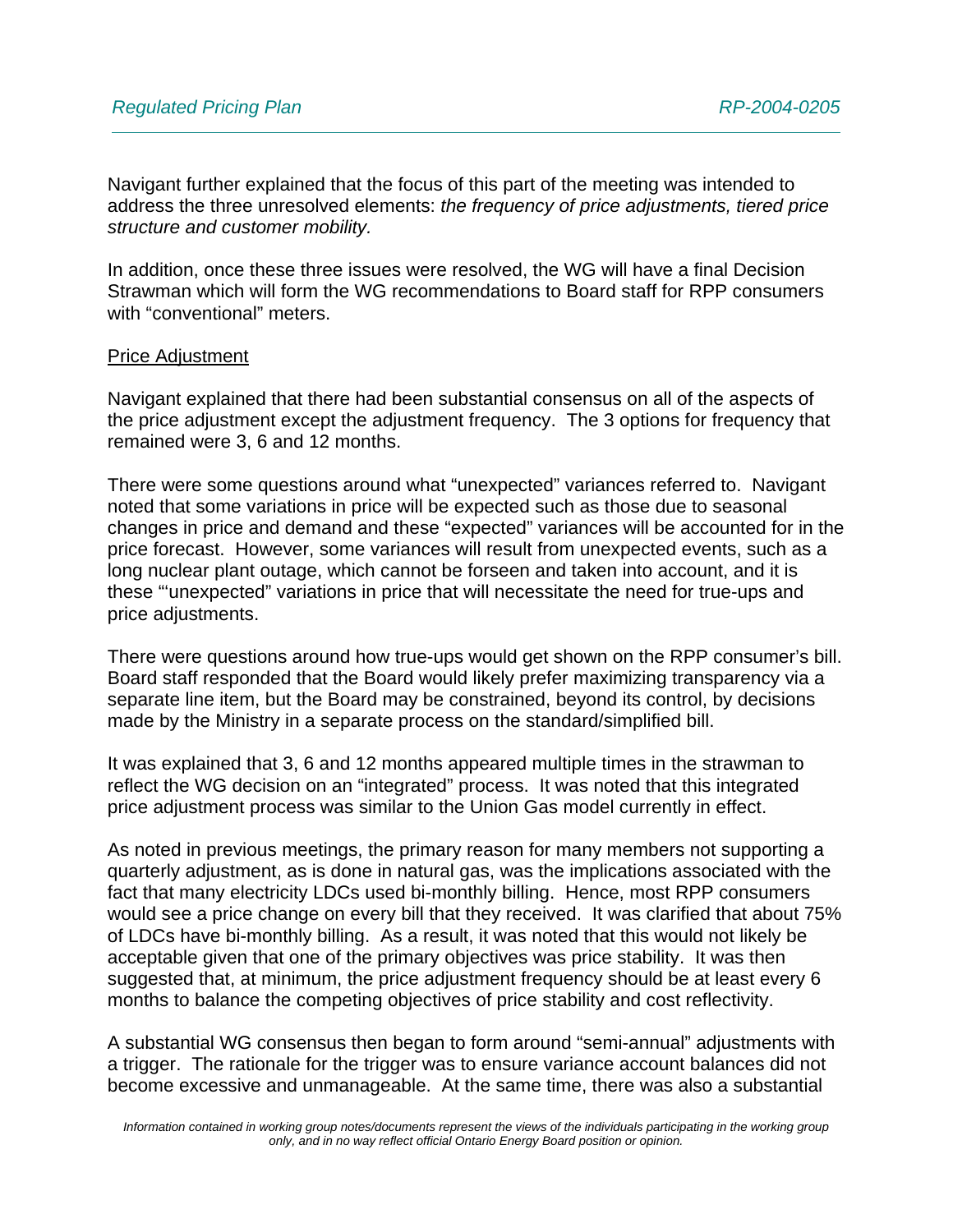WG consensus that "quarterly" adjustments would be preferred if all LDCs moved to monthly billing and this may be the case with the penetration of smart meters in the market. The discussion ended on this matter with only 2 WG members not supporting semi-annual adjustments. One supported quarterly adjustments, if there is a move to monthly billing, and the other supported annual adjustments. *[Action: These 2 WG members to provide a rationale for these preferences].*

There was also consensus that there should be no maximum price increase (i.e., cap) associated with each price adjustment. Instead, the WG was of the view that such decisions should be left to the Board's discretion within the context of other potential future bill impacts such as distribution rate changes.

## Tiered Pricing

The discussion then moved on to the issue of tiered pricing. In order to focus WG discussion, Navigant noted that, if tiers were supported, the principles that the WG had agreed on included designing those tiers to minimize cross-subsidies between customer classes via different tiers for the residential and small business classes. Navigant went on to identify what the WG had already rejected in terms of tiers. This included "seasonal" tiers and having more than 2 tiers.

One WG member noted that they were of the view that eliminating tiered pricing was not an option as it would likely be viewed as recommending a step backwards in terms of creating the conservation culture desired by the Minister. Accordingly, the WG should move forward on tiers and focus their discussion on options to best address these crosssubsidy concerns.

Navigant added that consumer response to tiered pricing would likely increase as consumers became better educated and more accustomed to it over time.

Given the above, Navigant presented two models for consideration which both had 2 tiers, as per the current approach. The primary difference from the status quo in the **first model** was to set the threshold so that, on average, each customer class obtained the same fraction of supply from the lower tier. The **second proposal** would raise the commercial class threshold for the first tier from 750 kWh to 1500 kWh. Data provided by one LDC showed that, under the current approach, about 25% of residential supply was priced at the upper tier while just under 75% of small business customer supply was priced at the upper tier. As a result, changing to the 1500 kWh threshold would lower the amount of commercial supply from 75% to 45% subject to the upper tier. However, Navigant added that it was important to take into account that 62% of electric heat residential supply was at the higher tier. One WG member added that this was important to take into account since a large portion of electric heat customers are low income.

Given the above, Navigant noted that there are essentially 2 classes for residential.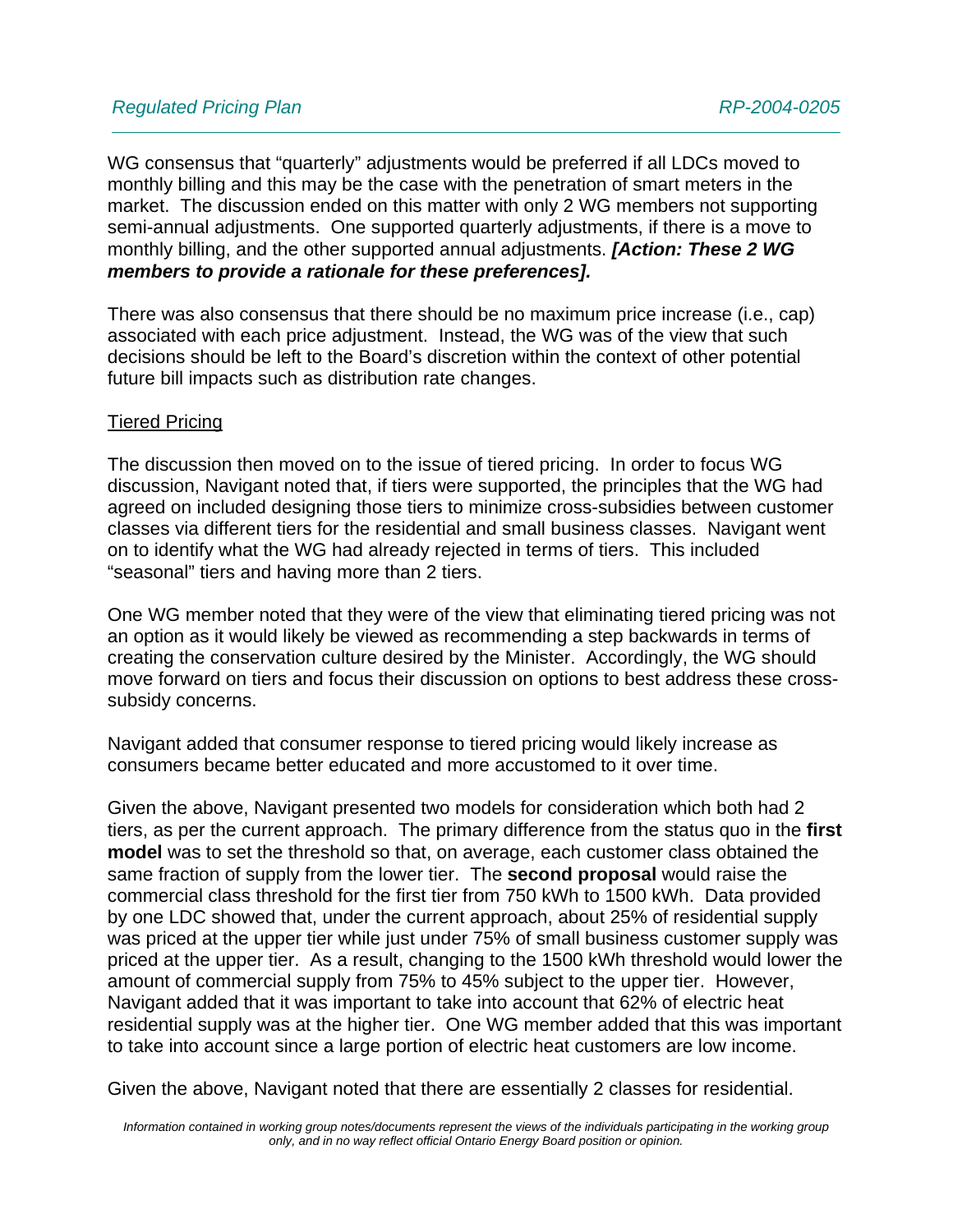Board staff asked if LDCs had the data to differentiate between electric and non-electric heat consumers. An LDC WG member noted that not all LDCs continued to track such information since market opening and that it would also be difficult, if not impossible, to know when a customer changed from electric to natural gas heat.

Navigant added that the second proposal would represent the simplest approach and should meet the concerns of the small business customers, but it would result in about a 1% price increase for residential RPP consumers. Model 1 would result in a larger price increase for residential consumers.

A WG member suggested a relatively straight-forward approach to help address low income electric heat residential consumers would be to raise the 750 kWh threshold in the winter months and offset that by lowering the 750 kWh threshold in the summer. As a result, it could be designed to be revenue neutral and it would positively impact residential consumers with electric heating (i.e., a necessity) and negatively impact residential consumers with air-conditioning which is more of a luxury. It was further added that many electric heat consumers do not have an option to switch to natural gas because, for example, it is simply not available to them.

It was added that if the MUSH sector (primarily > 50 kW) is ultimately included in the RPP, along with small business (< 50 kW), it would distort all of this analysis undertaken by Navigant.

Navigant noted that cross-subsidization should not be associated solely with tiered pricing. A single flat price also results in cross-subsidization because residential and small business consumers have different load profiles. Therefore, there are crosssubsidies associated with any approach other than the spot price pass through.

A LDC WG member noted that Model 1 was likely too complex to implement and was based on data most LDCs likely do not have.

It was also suggested that the Ministry likely set the tiers for both classes at the same level, based on residential consumption, because there may have been an expectation that business consumers would move off of default supply to a retailer.

One WG member cautioned that, if residential and small business tier prices are set the same but if the tier volume level for small businesses is higher than residential, a certain amount of gaming may result. The higher small business tier may encourage residential customers to claim to run businesses out of their home and request the small business tier to maximize their usage at the lower tier price. The WG member suggested that the first tier price for small businesses could be set slightly higher than the first residential tier price to take away this incentive. Board staff asked if the customer designation was included on the bill and a LDC WG member responded positively.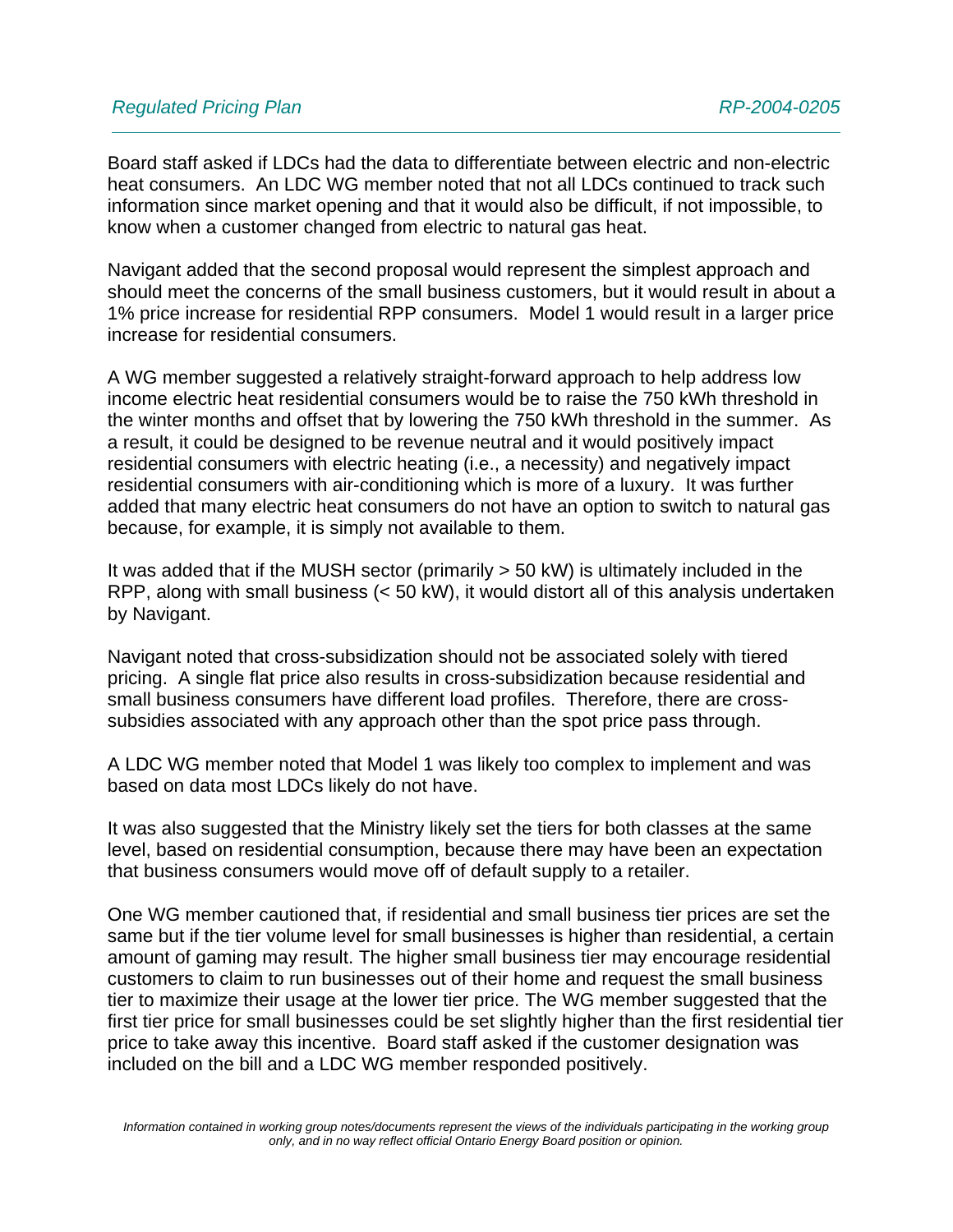It was also suggested that tiers should not be based on the average consumption within any class, as was being suggested, because this would remove the conservation incentive.

An LDC WG member cautioned that the changes to the tiers that were discussed, such as new thresholds for small business consumers, would result in structural changes and therefore would have cost implications for LDCs which would need to be recovered from all consumers.

One approach suggested was to look at the load profile for each of the customer classes and have the tiers apply to the % of volume associated with the off-peak and on-peak consumption for each class. The lower priced tier would apply to off-peak and the higher priced tier would be applied to on-peak % volume. It was suggested that this approach would be more consistent with the move to smart meters as cross-subsidization is not only associated with the total volume of energy consumed, but also the time it is consumed. It was added that residential customers consume throughout the day while many small businesses tend to consume more during the on-peak periods when power costs more to produce. Navigant noted that it is about a 45% (off-peak) - 55% (on-peak) split. However, there may be data contraints.

The appropriate **price differential** between tiers was then discussed. It was noted that it should likely be about 2-3 cents/kWh and, if the goal is to increase conservation, the differential should be increased.

Two WG members stated that their preferred approach remained to be a single price (i.e., no tiers). Navigant responded that tiered pricing would better achieve the objectives of cost reflectivity and encouraging conservation, while both approaches resulted in some degree of cross-subsidization.

Lowering the threshold to 500 kWh for the first tier was also mentioned as an option to increase the conservation incentive. However, a WG member responded that there was no point in setting a level that no consumer could achieve. Another a WG member noted that it is likely not the consumers between 500 kWh and 750 kWh that we need to worry about, as these are likely the consumers running the necessities of life (e.g., stove, refrigerator, heat). In other words, there is little if any discretionary energy use at such levels of consumption.

Another WG member suggested that the WG should focus on price differentials as opposed to levels of consumption and noted that the current price differential is about 16%.

Those WG members that supported a single price, relative to tiers, stated that they were willing to support tiers assuming that it would be unacceptable to have no conservation incentive included in the RPP.

*Information contained in working group notes/documents represent the views of the individuals participating in the working group only, and in no way reflect official Ontario Energy Board position or opinion.*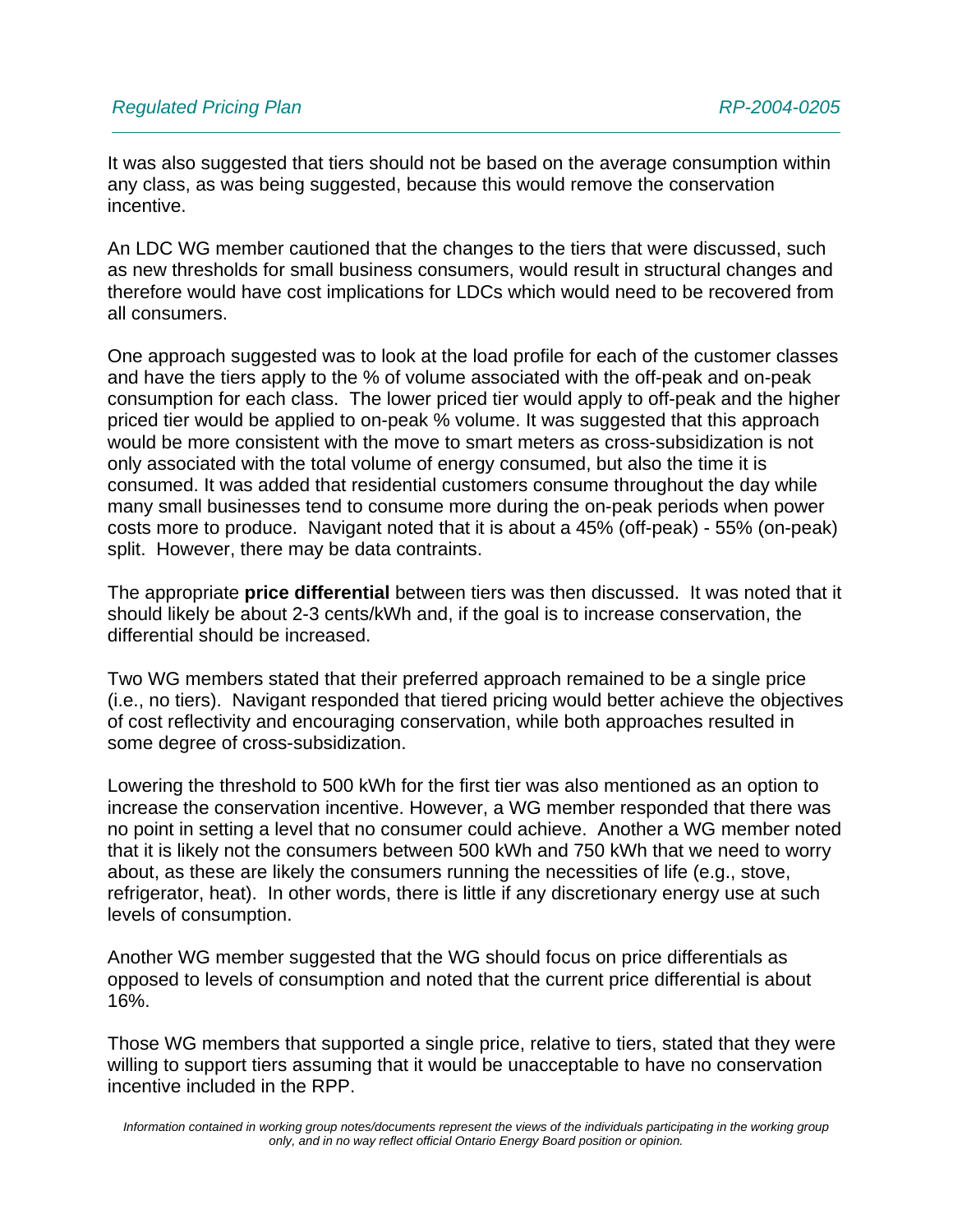The discussion closed on this issue with a WG member noting that the price differential ultimately needed to be based on empirical evidence and the WG would not have access to such evidence to decide on the specifics at this time.

#### Customer Mobility

Navigant began the discussion on customer mobility by explaining two alternative approaches: requiring RPP consumers to pay the accumulated variance that they owe when they exit RPP vs no clearing of the variance upon exit. Navigant added that it essentially came down to a trade-off between equity in requiring all consumers to be responsible for their own costs vs the additional LDC administrative and systems costs of going this route. Navigant explained that the majority of WG members had supported not requiring a true-up upon exiting at the last meeting.

Navigant also added that the WG concluded in the previous meeting that customer moves were not a significant concern, in terms of cost-shifting, as this primarily only arises when customers move to a smaller dwelling and those that move outside of the province which only represents 3% of all customers.

Navigant went on to discuss some potential cost-shifting impacts assuming no clearing of the variance upon consumers exiting RPP. The impacts were based on an assumption of an accumulated variance of \$200 million over the year which would result in about \$50 being added to each RPP consumer bill if none exited. In terms of moves, if 3% left the province and did not pay their share of the variance, it would add only about \$1.50/year to the bill of each remaining RPP consumer. In terms of switching, if 20% switched to a competitive retailer, it would increase the amount each remaining RPP consumer must pay by \$12.50 to \$62.50/year in total.

One WG member felt that a 20% switching rate was too high. Navigant clarified that the 20% did not represent the number of customers. Instead, it represented the total volume of energy consumption that moved to retailer supply.

Navigant added that the \$200 million likely represented a worst case scenario and that it was also a two-way street as there should also be times when there are positive variance balances.

A WG member could not understand why it would be so difficult for LDCs to determine the variance amount owing since the price will be available from the OPA and their past consumption shows up on each bill they received from their LDC. It was added that STRs would indicate which customers switched to a retailer so it should be relatively simple to identify such consumers.

A LDC WG member responded that the data for billing and the data for each customer's previous consumption was maintained in two separate databases and it would be a

*Information contained in working group notes/documents represent the views of the individuals participating in the working group only, and in no way reflect official Ontario Energy Board position or opinion.*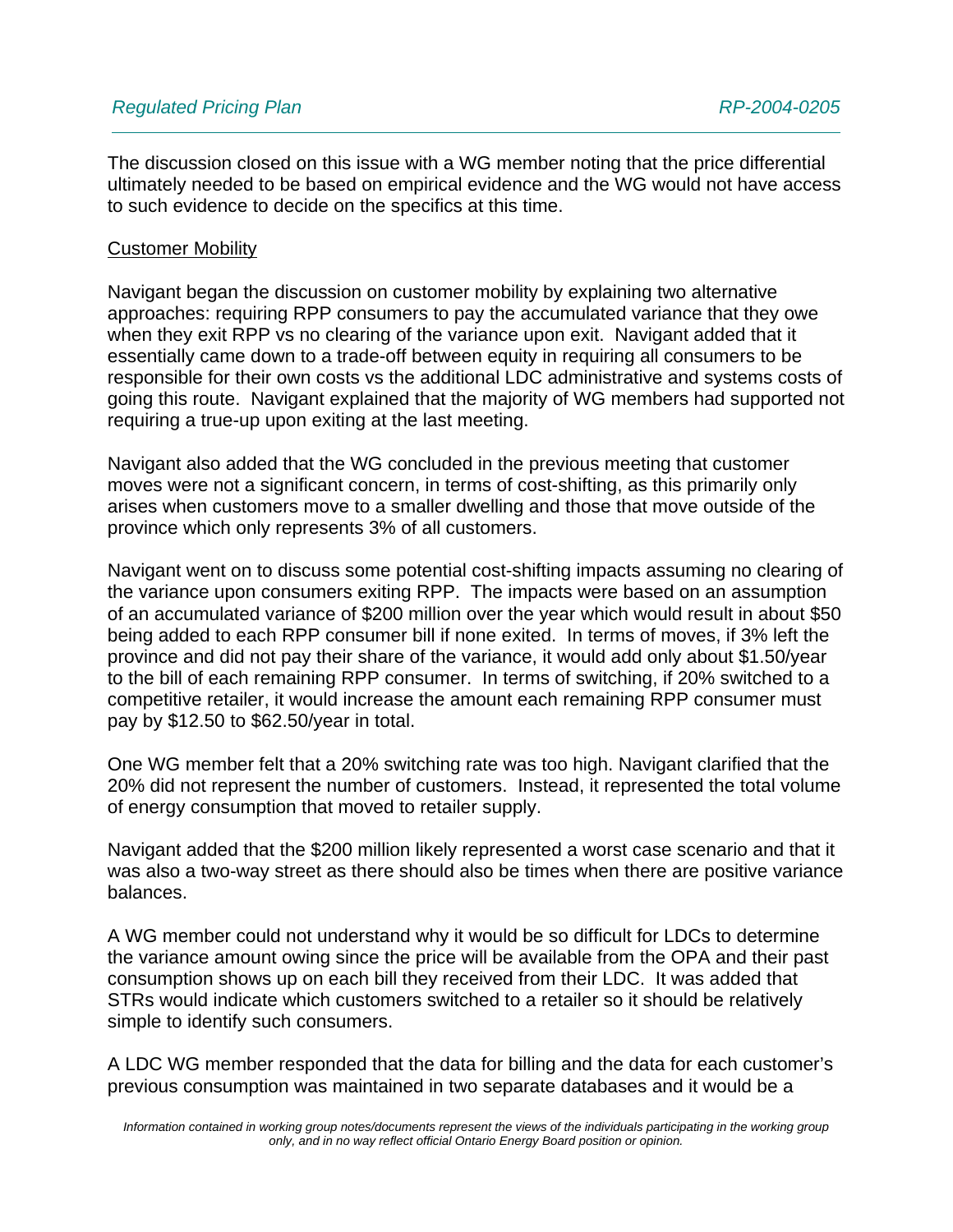separate run to determine these amounts owing.

Navigant suggested that, if it would be costly to determine precise amounts owing, another option may be to simply approximate the variance owing. There was no response to this suggestion.

Board staff advised the WG that the Board would be unable to justify such crosssubsidization based solely on qualitative claims of significant systems costs. As a result, further information in the form of real quantitative cost estimates would be required for the Board to even consider this as a real option.

A WG member noted that, if the MUSH sector is ultimately included in the RPP, such customers could be walking away from a substantial amount without a final true-up.

Another WG member was of the view that the quality of LDC billing was quite poor as the result of estimated bills and confusing billing references and thus we have bigger fish to fry than addressing this issue.

It was also noted that the materiality of these amounts would likely decline as smart meters are deployed.

While the majority of the WG supported no true-up on RPP consumers switching to a retailer, the two WG members representing residential consumers supported requiring RPP consumers to pay what they owe upon a switch.

Board staff reiterated their advice to the WG that, if the WG wanted the Board to seriously consider this as an option, quantitative systems cost estimates would need to be provided. *[Action: Navigant to prepare a clear question detailing the information required for the LDC WG members to respond to].*

#### **Smart Meters Strawman Discussion**

Navigant began this segment of the meeting explaining the results of some research they had undertaken on other jurisdictions that had implemented time-of-use (TOU) pricing. The intention was to assist the WG in making more informed decisions on a smart meter strawman.

The focus for "smart" meters was primarily on pricing given the WG's decision that the other elements would be transferable from the "conventional" meter strawman.

#### Number of Time of Use Periods/Seasonality

Navigant noted that they had looked at 20-25 jurisdictions and chose 3 to show the WG which all had 3 levels of TOU prices; one of which had about a 1:2:3 ratio in terms of the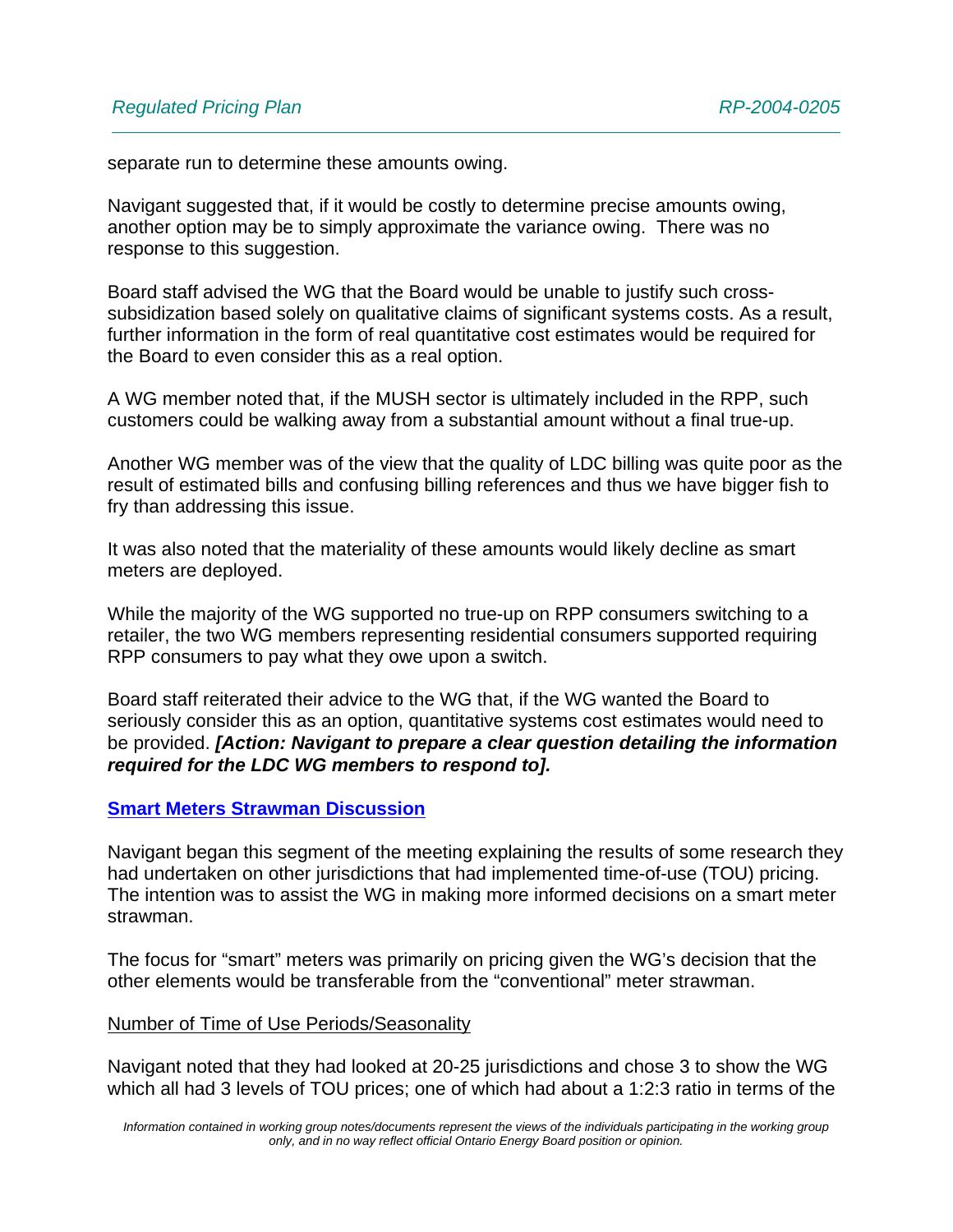price differential (e.g., 6, 12, 18 cents/kWh). All 3 topped out at about 18 cents/kWh. These jurisdictions used different nomenclature for their price levels. Two had peak, mid-peak, and off-peak periods, and one used peak, intermediate, and off-peak.

Navigant also showed an illustrative chart for Ontario which was also based on 3 levels of TOU prices and a similar 1:2:3 ratio in the price differential (e.g., 4, 8, 11 cents/kWh).

A LDC WG member advised that when TOU prices are set, regardless of the form, there will be a need for it to be made clear whether it is based on standard time, as most LDC settlement systems are based on standard time.

A WG member noted that 3 price levels which varied by season plus possibly the addition of critical peak pricing (CPP) may be too much for consumers to understand during the initial transition since, to date, they have only been exposed to a single constant price. Navigant noted that there is a need to maximize the benefit of the planned smart meter investment.

It was suggested that regardless of the degree of increased complexity, it will be much more complex than residential consumers are accustomed to and, therefore, there will be a need for a good consumer education program to maximize that benefit.

A WG member suggested that one way to simplify it would be to have only two seasons (i.e., cut out the shoulder seasons). Board staff added that it may not be worth the added complexity of also having shoulder seasons since information previously provided by the IMO showed there was essentially no difference in the prices in the fall relative to summer and winter. Another WG member questioned the need for more than 2 seasons given the billing lag implications (i.e., billed for winter consumption in the spring).

There was general agreement on 3 price levels during the day. However, in terms of seasonality, the WG differed on whether these price levels should vary based on 2 or 3 seasons (i.e., exclude or retain the shoulder season).

## Period-specific application of Global Adjustment

This had been discussed at the previous meeting and there was no support for adjusting the Global Adjustment (GA) between peak and off-peak periods (i.e., apply to off-peak prices if negative and to peak prices if positive). Accordingly, there was consensus on a uniform GA application across all periods.

## Critical peak pricing (CPP)

CPP was then discussed. A WG member questioned whether CPP had been implemented anywhere across an entire jurisdiction and/or if it was made mandatory anywhere. Navigant responded that, including California, CPP had been implemented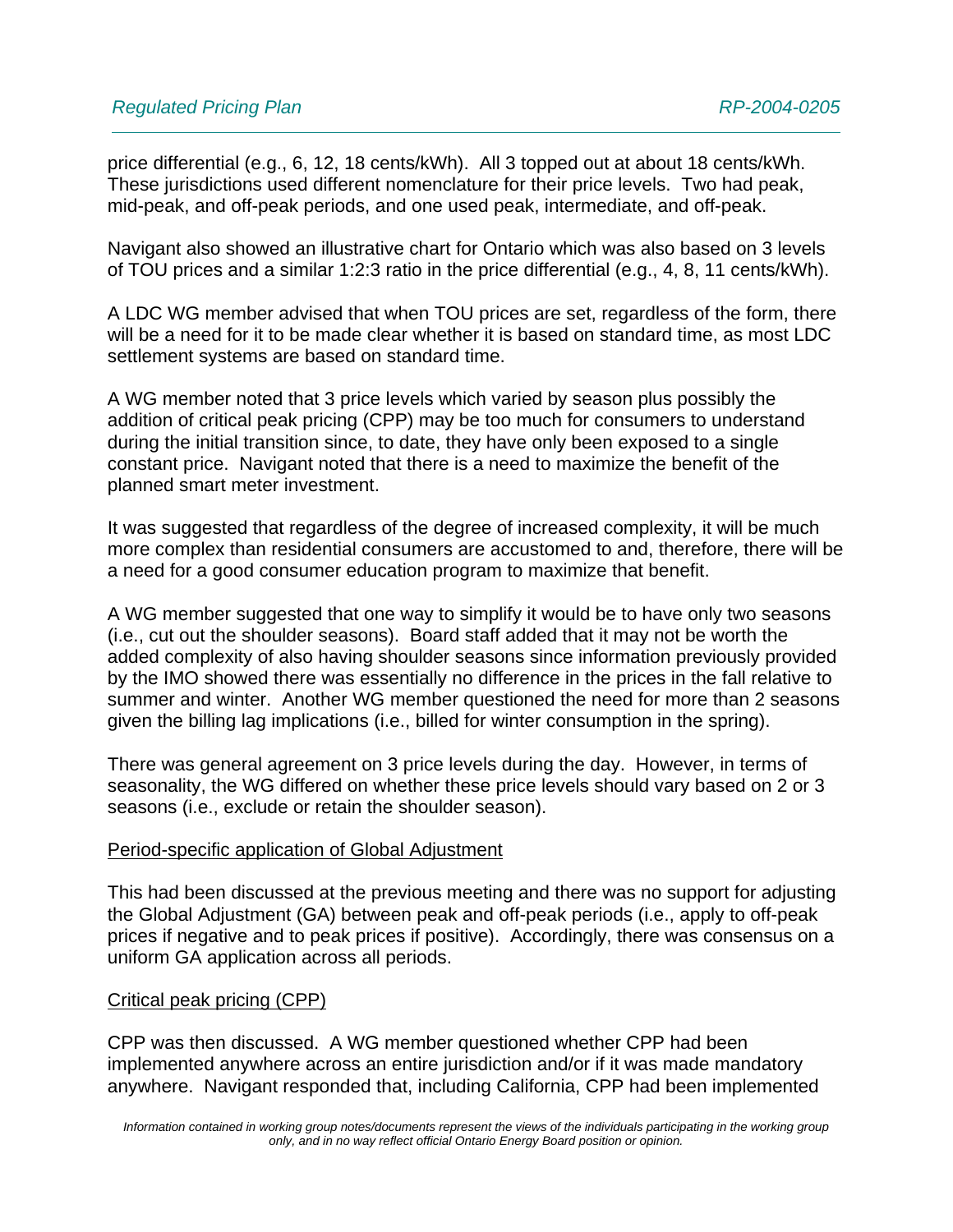only on a niche or pilot project basis and, to their knowledge, it had been implemented only on a voluntary basis (i.e., there was no experience anywhere with application to entire customer classes). It was noted that those who volunteer for such programs tend to be the "keeners" or those most likely to respond to prices and, therefore, it would be unlikely that the same pilot program results would be achieved if CPP was made mandatory for all consumers. There was also some confusion between the terminology of "super" peak prices vs "critical" peak prices among WG members, with "critical" peak pricing that only applied on certain days along with "super" peak pricing that applied in certain seasons.

Another WG member expressed concern that Ontario was considering implementing CPP across the province based on no analysis at all, while California had now invested a couple of years and millions of dollars in conducting and analyzing pilots and they were still not yet ready for a full roll-out of CPP.

Board staff suggested a potential option for WG consideration may be to similarly implement CPP at the outset based on a voluntary basis in Ontario. However, it was noted that this approach would become very complex since those that did volunteer for CPP would need to have all of their other TOU prices adjusted downward (relative to those who did not volunteer) to compensate them. Therefore, each LDC would need to have 3 different TOU price levels that differed for each of the two groups of consumers and varied by season.

In terms of a mechanism to potentially ease the transition, it was suggested that if and when CPP is implemented, one approach may be to provide a 1 year grace period, whereby no RPP consumer's bill (on CPP + TOU) is higher than it would have been if they had remained solely on TOU pricing.

The WG concluded that, given no other jurisdiction had implemented CPP on a jurisdiction-wide basis and that the limited results the WG had seen were all based on voluntary pilot/niche programs, the WG did not feel comfortable recommending mandatory CPP application for Ontario at this time. Instead, the WG decided that it would be prudent for the OEB to first undertake further research into CPP and reconsider mandatory implementation in 2007 when there are more than a handful of smart meters in Ontario. This research could include voluntary pilots to determine the optimal structure, communications strategy and likely impact (i.e., how do the results compare to the California SPP research?). *[Note: According to the OEB's Draft Implementation Plan for Smart Meters, a smart meter requirement for new installations will not apply until some time in 2006].*

## Variance Recovery

There was consensus on a single variance "pool" for both conventional meter and smart meter RPP consumers with uniform recovery across both, as this is only transitional and

*Information contained in working group notes/documents represent the views of the individuals participating in the working group only, and in no way reflect official Ontario Energy Board position or opinion.*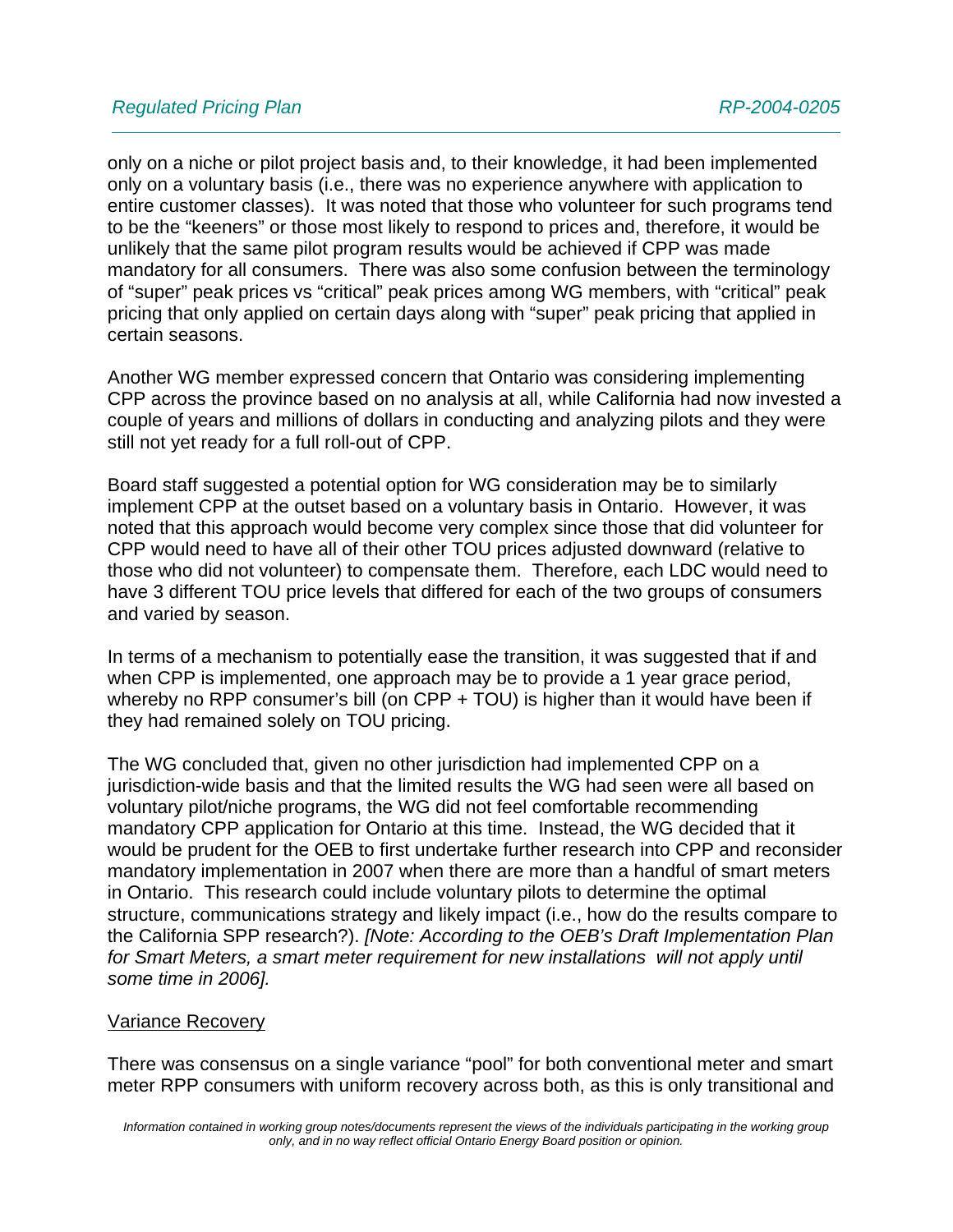separate pools could become quite complex given the expected continuous level of migration from the conventional meter RPP to the smart meter RPP over a 4 year period.

#### **Next Steps**

This concluded the RPP WG meetings to develop recommendations. A report will now be drafted by Navigant for circulation to the full WG. It was agreed that WG members would receive at least 4 days to review the draft.

#### **Future Meetings**

The WG will meet one more time for a partial day to finalize the WG Report which consolidates all of the RPP recommendations for smart and conventional meters.

Date Finalized: *November 25, 2004*

Prepared by: *Chris Cincar, Ontario Energy Board, 416.440.7696*